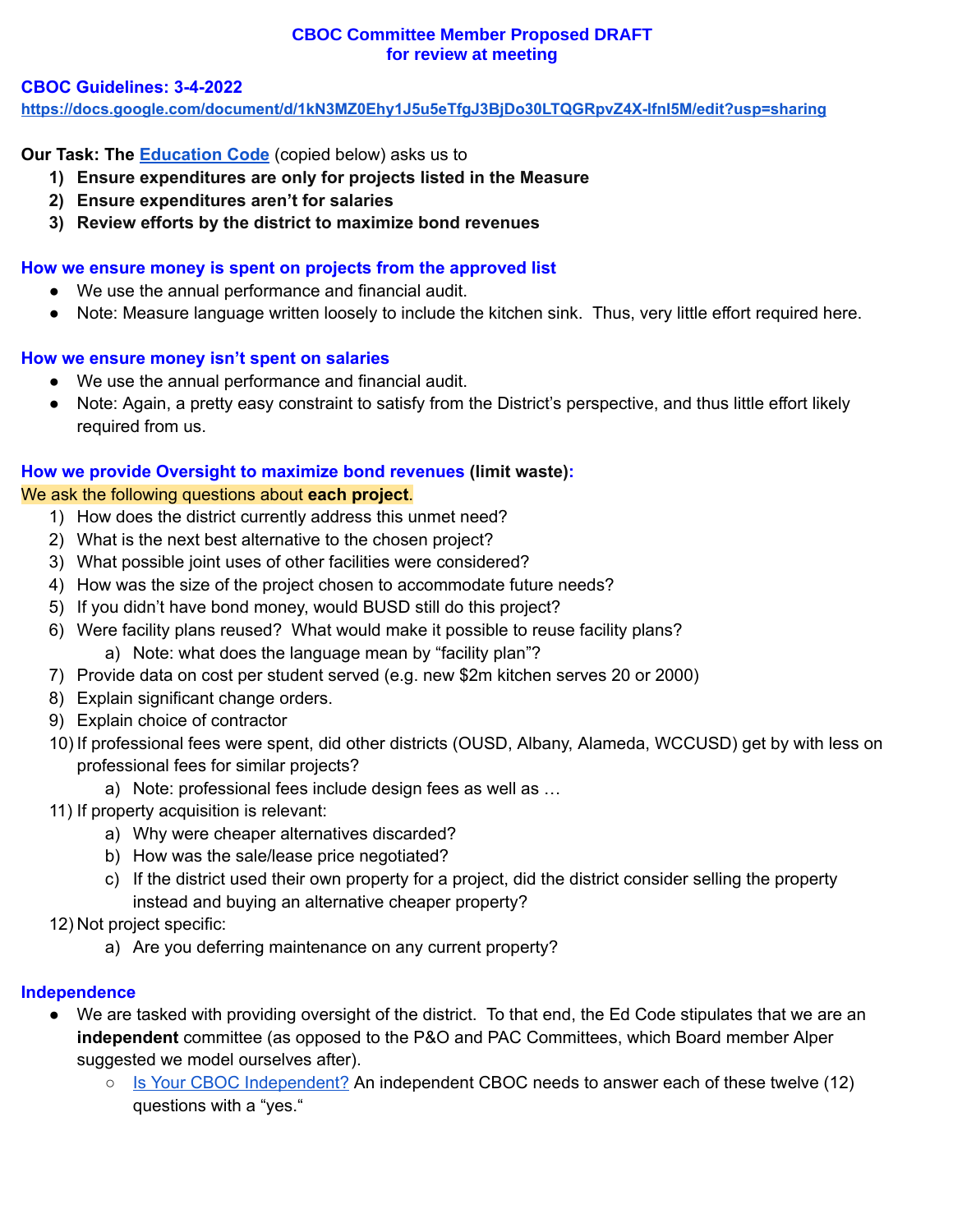- $\nabla$  4. Can you prepare your own agenda?
- □ 2. Can you meet whenever you want?
- $\sqrt{\phantom{a}}$  3. Can you approve your own bylaws?
- $\Box$  4. Can you establish subcommittees?
- $\triangledown$  5. Do you have your own budget?
- 6. Do you have the ability to post documents to the CBOC website?
- $\nabla$  7. Does the District provide you with all documents requested?
- $\sqrt{\phantom{a}}$  8. Do you have independent legal counsel who works for the CBOC?
- 9. Do you receive and accept the annual financial and performance audit reports?
- $\Box$  10. Does the CBOC prepare and issue its annual report including compliance opinion?
- 11. Can CBOC members talk with contractors, architects, consultants, and auditors without restriction?
- 12. Can CBOC members visit construction sites?

### **Communication**

- We are subject to the Brown Act, but we are allowed to email each other as long as we do not conduct a serial meeting (i.e. discussing business which leads to us "developing a concurrence"). Examples of communication that are encouraged
	- Emailing a document to everyone
	- Replying-all with "thanks"
	- Not allowed: discussions which lead to us "developing a concurrence." <https://empowerla.org/wp-content/uploads/2012/04/Brown-Act-Serial-Communications.pdf>

### **Relevant Ed. Code: [Education](https://leginfo.legislature.ca.gov/faces/codes_displaySection.xhtml?lawCode=EDC§ionNum=15278) Code Section 15278-15282**

### **15278.**

(a) If a bond measure authorized pursuant to paragraph (3) of subdivision (b) of Section 1 of Article XIII A of the California Constitution and subdivision (b) of Section 18 of Article XVI of the California Constitution is approved, the governing board of the school district or community college shall establish and appoint members to an **independent** citizens' oversight committee, pursuant to Section 15282, within 60 days of the date that the governing board enters the election results on its minutes pursuant to Section 15274.

(b) The purpose of the citizens' oversight committee shall be to inform the public concerning the expenditure of bond revenues. The citizens' oversight committee shall actively review and report on the proper expenditure of taxpayers' money for school construction. The citizens' oversight committee shall advise the public as to whether a school district or community college district is in compliance with the requirements of paragraph (3) of subdivision (b) of Section 1 of Article XIII A of the California Constitution. The citizens' oversight committee shall convene to provide oversight for, but not be limited to, both of the following:

(1) Ensuring that bond revenues are expended only for the purposes described in paragraph (3) of subdivision (b) of Section 1 of Article XIII A of the California Constitution. article xiii a [tax [limitation\]](https://leginfo.legislature.ca.gov/faces/codes_displayText.xhtml?lawCode=CONS&article=XIII+A) [\[section](https://leginfo.legislature.ca.gov/faces/codes_displayText.xhtml?lawCode=CONS&article=XIII+A) 1 - sec. 7]

(2) Ensuring that, as prohibited by subparagraph (A) of paragraph (3) of subdivision (b) of Section 1 of Article XIII A of the California Constitution, no funds are used for any teacher or administrative salaries or other school operating expenses.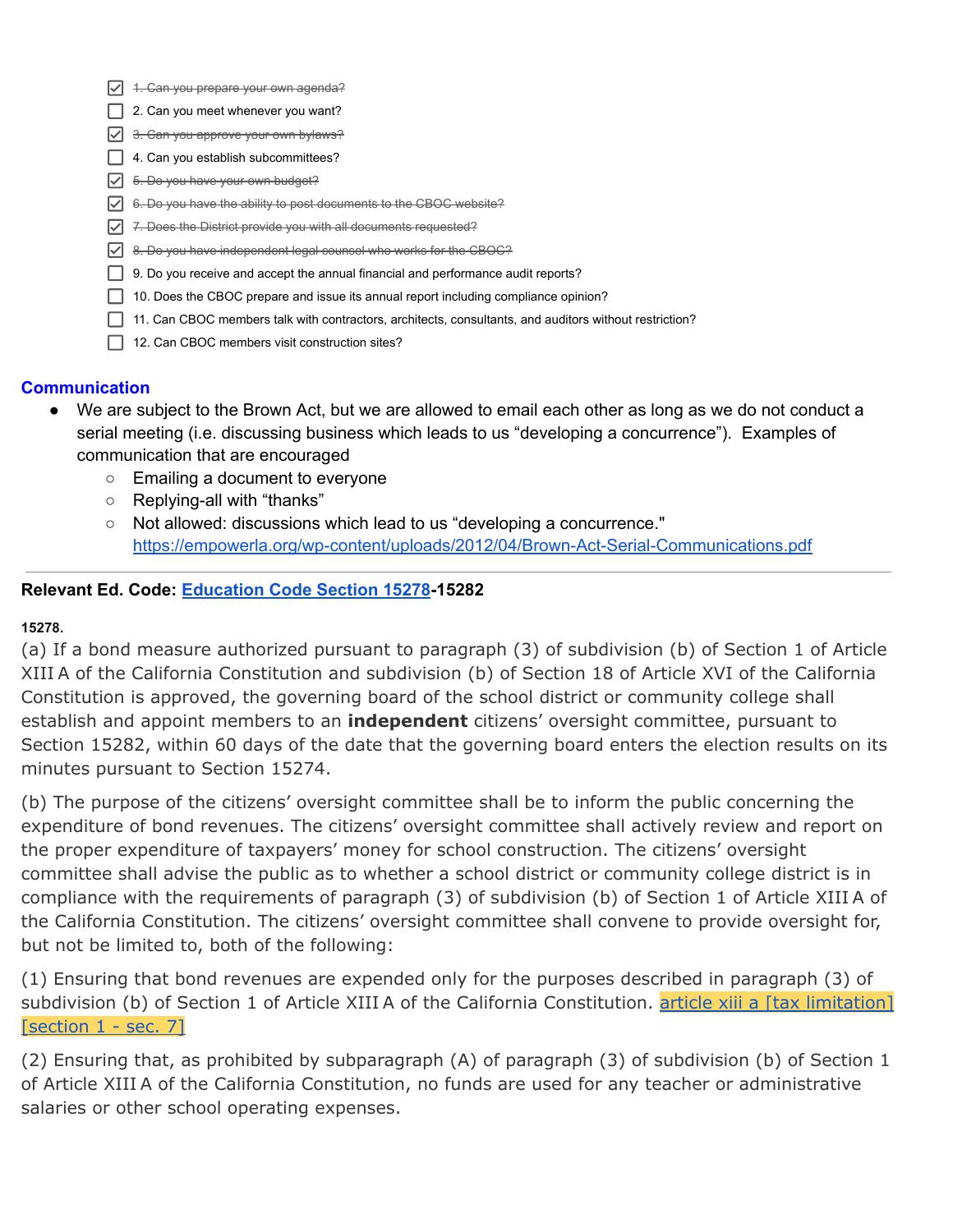## (c) **In furtherance of its purpose, the citizens' oversight committee may engage in any of the following activities:**

(1) Receiving and reviewing copies of the annual, independent performance audit required by subparagraph (C) of paragraph (3) of subdivision (b) of Section 1 of Article XIII A of the California Constitution.

(2) Receiving and reviewing copies of the annual, independent financial audit required by subparagraph (C) of paragraph (3) of subdivision (b) of Section 1 of Article XIII A of the California Constitution.

(3) Inspecting school facilities and grounds to ensure that bond revenues are expended in compliance with the requirements of paragraph (3) of subdivision (b) of Section 1 of Article XIII A of the California Constitution.

(4) Receiving and reviewing copies of any deferred maintenance proposals or plans developed by a school district or community college district, including any reports required by Section 17584.1.

(5) Reviewing efforts by the school district or community college district to maximize bond revenues by implementing cost-saving measures, including, but not limited to, all of the following:

(A) Mechanisms designed to reduce the costs of professional fees.

(B) Mechanisms designed to reduce the costs of site preparation.

(C) Recommendations regarding the joint use of core facilities.

(D) Mechanisms designed to reduce costs by incorporating efficiencies in school site design.

(E) Recommendations regarding the use of cost-effective and efficient reusable facility plans. **15280.**

(a) (1) The **governing board of the district shall, without expending bond funds, provide the citizens' oversight committee with any necessary technical assistance and shall provide administrative assistance in furtherance of its purpose** and sufficient resources to publicize the conclusions of the citizens' oversight committee.

(2) The governing board of the district shall provide the citizens' oversight committee with responses to any and all findings, recommendations, and concerns addressed in the annual, independent financial and performance audits required by subparagraphs (C) and (D) of paragraph (3) of subdivision (b) of Section 1 of Article XIII A of the California Constitution within three months of receiving the audits.

(b) All citizens' oversight committee proceedings shall be open to the public and notice to the public shall be provided in the same manner as the proceedings of the governing board of the district. The citizens' oversight committee shall issue regular reports on the results of its activities. A report shall be issued at least once a year. Minutes of the proceedings of the citizens' oversight committee and all documents received and reports issued shall be a matter of public record and be made available on an Internet Web site maintained by the governing board of the district.

**15282.**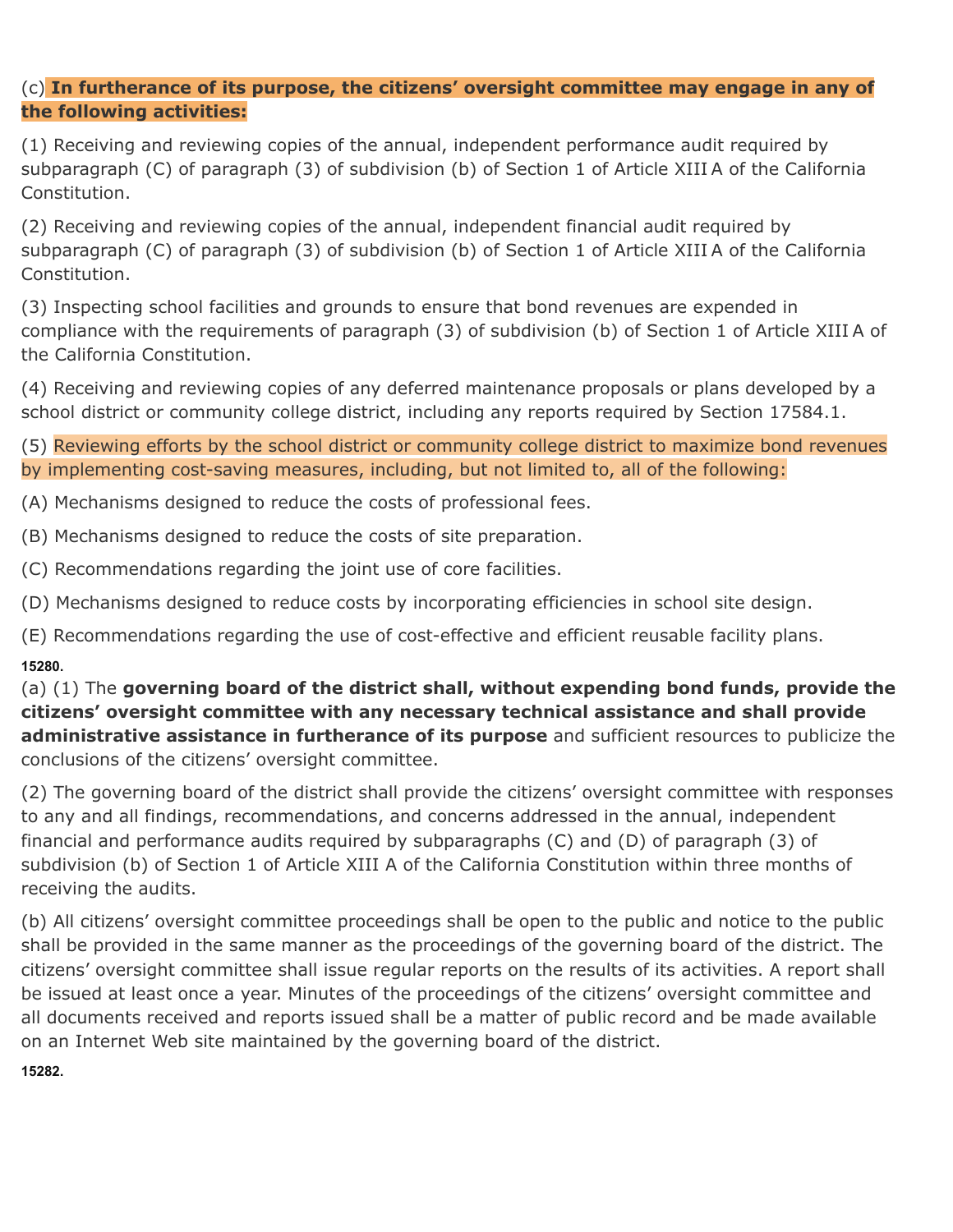(a) The citizens' oversight committee shall consist of at least seven members who shall serve for a minimum term of two years without compensation and for no more than three consecutive terms. While consisting of a minimum of at least seven members, the citizens' oversight committee shall be comprised, as follows:

(1) One member shall be active in a business organization representing the business community located within the school district or community college district.

(2) One member shall be active in a senior citizens' organization.

(3) One member shall be active in a bona fide taxpayers' organization.

(4) For a school district, one member shall be the parent or guardian of a child enrolled in the school district. For a community college district, one member shall be a student who is both currently enrolled in the community college district and active in a community college group, such as student government. The community college student member may, at the discretion of the governing board of the community college district, serve up to six months after his or her graduation.

(5) For a school district, one member shall be both a parent or guardian of a child enrolled in the school district and active in a parent-teacher organization, such as the Parent Teacher Association or school site council. For a community college district, one member shall be active in the support and organization of a community college or the community colleges of the district, such as a member of an advisory council or foundation.

(b) An employee or official of the school district or community college district shall not be appointed to the citizens' oversight committee. A vendor, contractor, or consultant of the school district or community college district shall not be appointed to the citizens' oversight committee. Members of the citizens' oversight committee shall, pursuant to Sections 35233 and 72533, abide by the prohibitions contained in Article 4 (commencing with Section 1090) and Article 4.7 (commencing with Section 1125) of Chapter 1 of Division 4 of Title 1 of the Government Code.

*(Amended by Stats. 2013, Ch. 76, Sec. 27. (AB 383) Effective January 1, 2014.)*

# **First Draft: Summer 2001**

As guided by Ed. Code 15278, the member of the Committee shall undertake an organized review of all Bond Expenditures according to the following procedure:

- 1. At the start of the Committee's year, a request shall be made to the District for a list of contemplated and new Bond Expenditures.
- 2. The Committee shall rank these by current or future impact in dollars and then divide the projects among the committee members to provide the maximum amount of review. It is not required that any project receive the attention of more than one Committee member and smaller projects may go unreviewed when larger projects demand more attention.
	- The designated Committee members shall then interact with the District to gather information and assemble a report on their focus project including any or all of the following:
		- a. a review of the professional fees contemplated or expended including a comparison of such fees to those expended by similarly situated districts for similar projects
		- a review of any site selection processes with an eye toward the reduction of the costs of site preparation or acquisition including a review of alternate sites considered by the District.
		- a review of sites and methods considered by the District for joint use so as to avoid the expenditure.
		- a review of the District's efforts to reduce costs by incorporating efficiencies in schoolsite design, including a comparison of the cost of similar facilities in other districts; and
		- a review of the District's efforts to avoid costs through the reuse of facility plans.
- 4. Although the focus on cost is important, Committee Members should also consider efficiency (i.e. consider educational value rather than a singular focus on cutting costs).